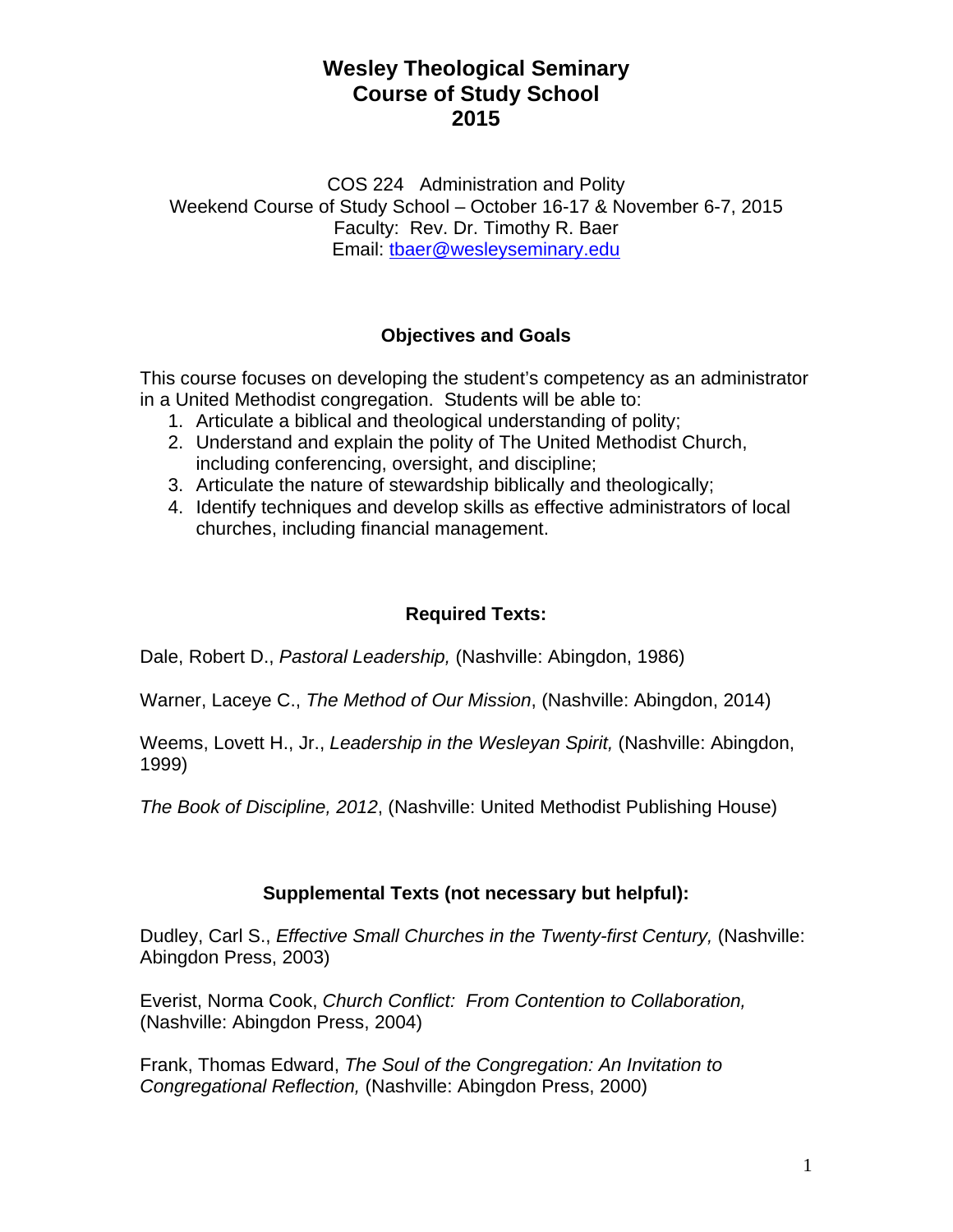#### **Reading Assignments:**

 Reading all required texts should be completed prior to the first day of class.

### **Written Assignments:**

 Written assignments Numbers 1, 2, and 3 below are due by October 16, 2015. You may send them in ahead of time by posting them to Blackboard or by emailing them to tbaer@weleyseminary.edu. They **must be** received by October 16<sup>th</sup> in order to receive full credit.

 Written assignments Numbers 4, 5, 6, 7, 8, and 9 below are due by November 6, 2015. You may send them in ahead of time by posting them to Blackboard or by emailing them to tbaer@wesleyseminary.edu. They **must be** received by November  $6<sup>th</sup>$  in order to receive full credit.

#### **Instructions:**

 Type all papers using 12 point font, double spacing, and one inch margins. Also please:

- *show evidence of reading the book or the assignment as well as integrating your personal reflections and thoughts in response to the writer's comments;*
- *provide clear articulation of concept or idea addressed;*
- *answer the question adequately and fully with specific illustrations;*
- *include personal reflections and insights where requested;*
- *follow prescribed length in response to each question;*
- *follow prescribed format and style guidelines for paper.*

### **Questions:**

- 1. Describe your setting in two ways:
	- a. Provide detail creating a verbal picture of your setting. Describe location, facilities *(property, sanctuary, educational space, office space, etc.)*, membership, community setting, worship and Sunday School attendance, and other data or descriptions that make it possible to picture your church(es). Be specific!
	- b. Dr. Lovett Weems talks of "ministry by wandering about." In the administration of your church(es), what observations (internal and external) would be critical to know, especially as you plan and execute a strategy for leading the church(es). Observe specific relational and visual cues for what is happening in the church(es) as well as the community, and who is a part of it. Be specific in your description. *(3-4 pages)*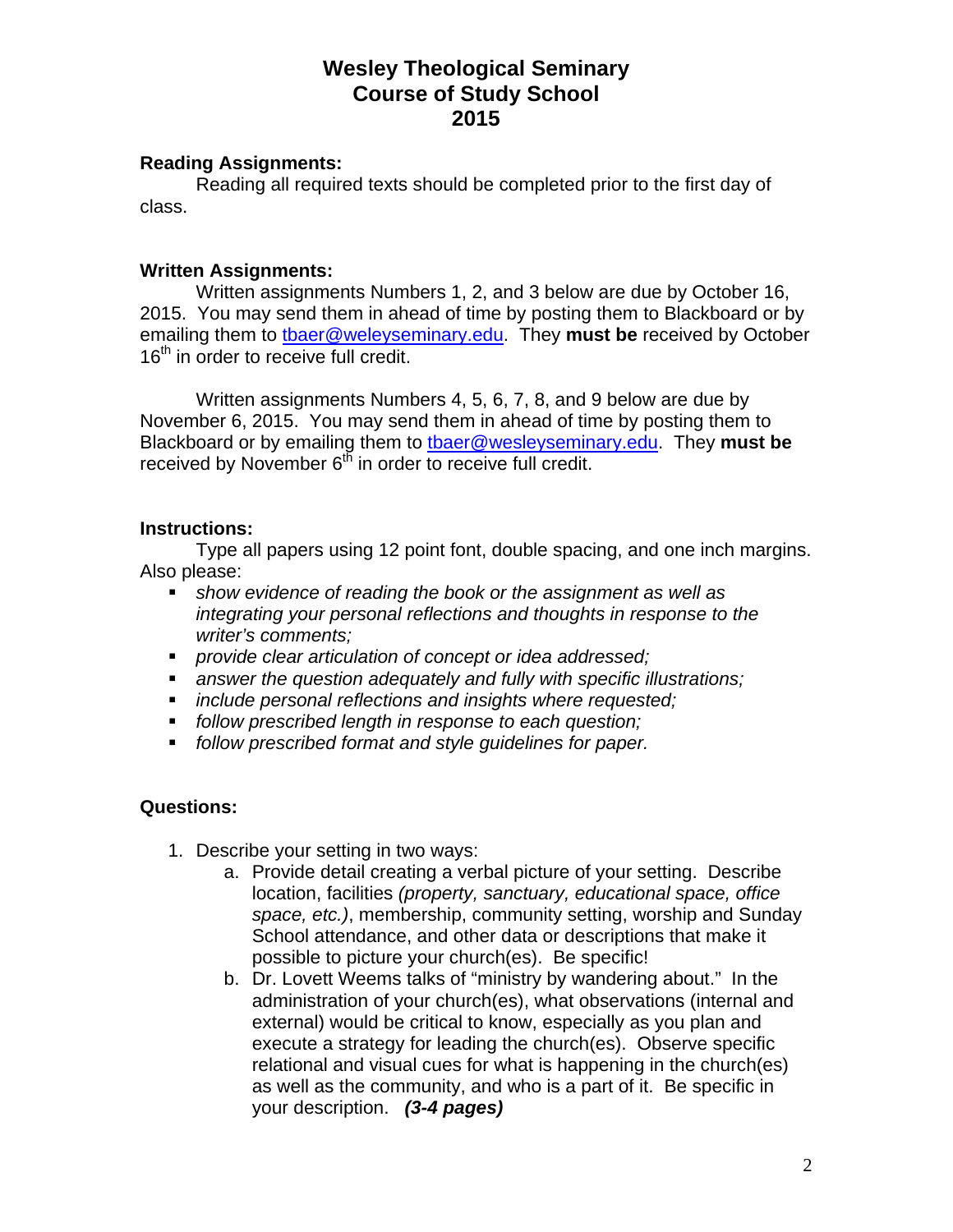- 2. Dr. Lacey Warner and Dr. Lovett Weems, Jr. remind us our United Methodist system of organization is grounded in Biblical and theological understanding. What is the heart of our governance – Biblically and theologically? **(3-4 pages)**
- 3. What is United Methodist "conferencing"? What are its strengths? What are its weaknesses? What are the implications for the church(es) you lead and for you as an administrator in the United Methodist connection? **(3-4 pages)**
- 4. Review Part IV *(pp. 91-101)* and Part VI, Chapter I *(pp. 143-215)* of the *The Book of Discipline of The United Methodist Church 2012*. Pay close attention to the paragraphs that relate to the mission of the church. Answer the following:
	- a. What is the mission of the church?
	- b. In what ways is your leadership/administration congruent and/or non-congruent with the mission?
	- c. In what ways is your church(es) fulfilling and/or not fulfilling the mission?
	- d. What are the implications for the future? *(2 pages)*
- 5. With the mission of the church as foundational:
	- a. What is the vision where you serve for you as leader as well as those who you lead?
	- b. With mission and vision in mind, and understanding your setting, write two SMART goals for the next 12 months *(SMART goals are specific, measurable, attainable, realistic, timely)*. Answer the who/what/when questions in your goals.
	- c. Explain how these goals are faithful to the mission and vision?
	- d. What resources are available to help you implement the vision? Include connectional and community resources.
	- e. How will they be evaluated/measured/adjusted. Be specific! *(2-3 pages)*
- 6. Effective visioning and implementation of the vision requires engaged lay leadership.
	- a. Who are the key leaders in your church(es) and why *(be specific with names and leadership positions they hold)?*
	- b. Who else has power because of relational positions rather than official leadership positions *(i.e. – Who is the matriarch, patriarch? Who do people listen to and seek out their opinion?)?*
	- c. Who are the stakeholders?
	- d. Who else might be recruited to be a part of a leadership team who is not presently in such a position?
	- e. How will you gather, train, and nurture this team? *(2-3 pages)*